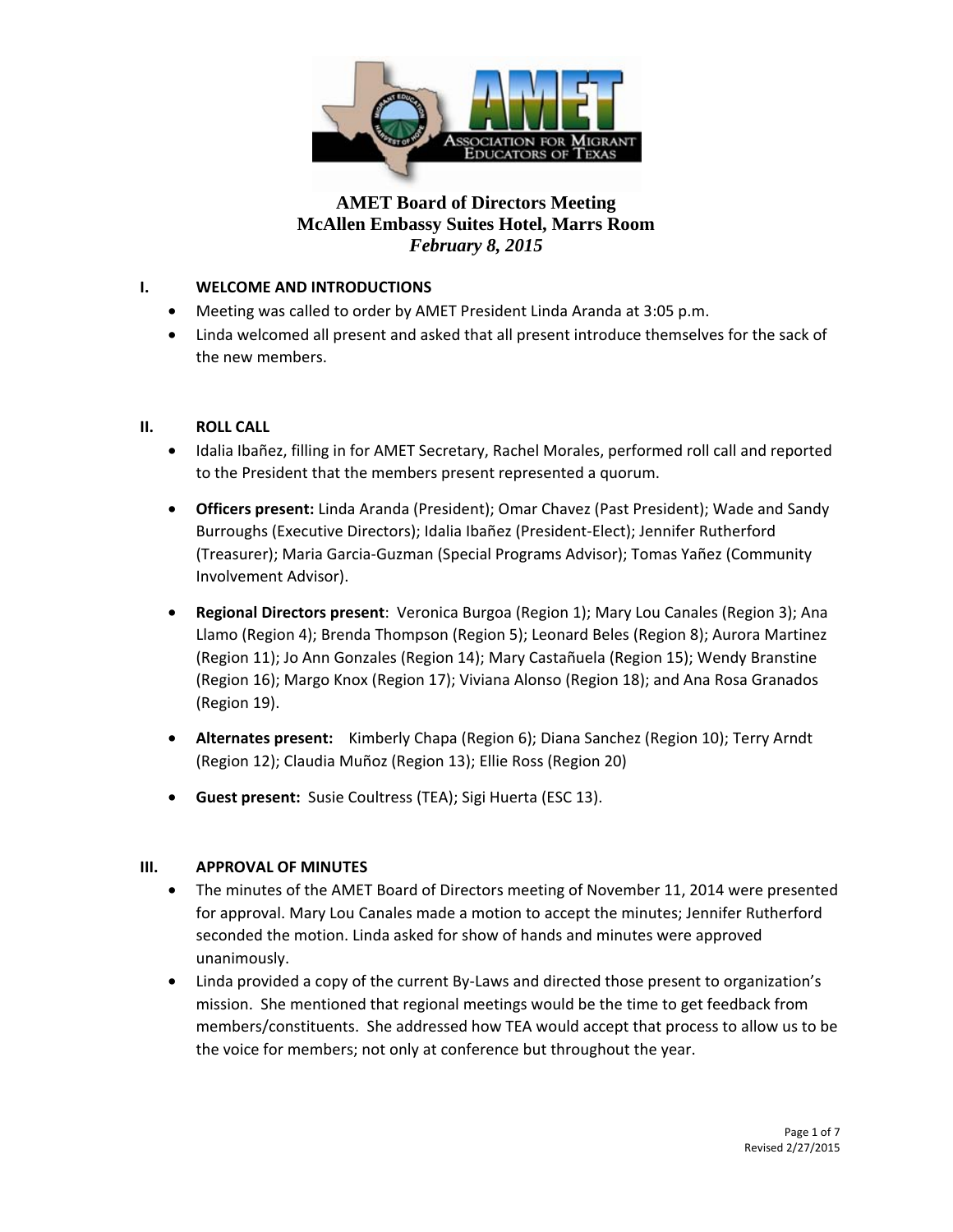

#### **IV. OLD BUSINESS**

- **2014 Conference Online Evaluations:** 2014 Conference Evaluation results were posted. Linda mentioned the yellow highlighted sections were areas of concern or comments for improvements. The sections in red were negative comments which the committee would have to read carefully to take into consideration for improvements at next year's conference.
- **Session Evaluations and Facilitators' Comments:** Linda mentioned that we are cognizant of comments from the members. Mary Castañuela mentioned that getting evaluations caused some issues and sometimes a safety issue. People were getting upset. For bigger sessions, having more than one facilitator would be beneficial. Ana Llamo mentioned people coming early for the session also caused an issue. Linda asked if getting evaluations immediately caused any issues. Wendy said that as facilitator, kept hers and tallied later and that worked for her. Mary said that having someone tallying would be helpful if that is all they did. She said a presenter said she would not mind coming in for that later. She said it would allow for giving them a thank you note. Linda mentioned the importance of letting executive council know if they as regional directors would not be there. Omar mentioned that having more than one facilitator is a good idea. Linda said it would hard to tell if extra help was needed. Mary Castañuela said they would help each other. Mary Lou asked if there could be someone to monitor to help if needed. Linda mentioned officers are there to help but Wade's cell number was provided to all facilitators at the training and on the tally form instructions for that type of situation. Omar mentioned that providing some kind of sign to ask for help would be beneficial. Wendy Branstine mentioned having a stack of thank you notes to give to the presenters. She said she used that in another conference. She volunteered to create those cards.
- **Vendors' Presentation**: When creating the grid, Linda decided that by making a separate section for vendors would be best; however, the vendor presentations were not well attended because they were not on the same page with the other sessions and were overlooked. Omar mentioned that the location of the presentation room for vendors might also have been a reason for the low attendance since they were off in one corner of the exhibit hall. Omar said we offered to pay them back but they did not accept. Omar mentioned that even though it is not academically-related, members like to have vendors' presentations and materials.
- **TEA's Input:** Linda asked Susie for feedback on the conference. Susie responded that she was thankful for the opportunity. She said she thought it went well. Evaluations were concurrent with what was expected. She said it would be beneficial to know what OME was planning to present so TEA would not overlap or cover the same topics. She said NGS Academy and presentations were well received and as were the ID&R Academy and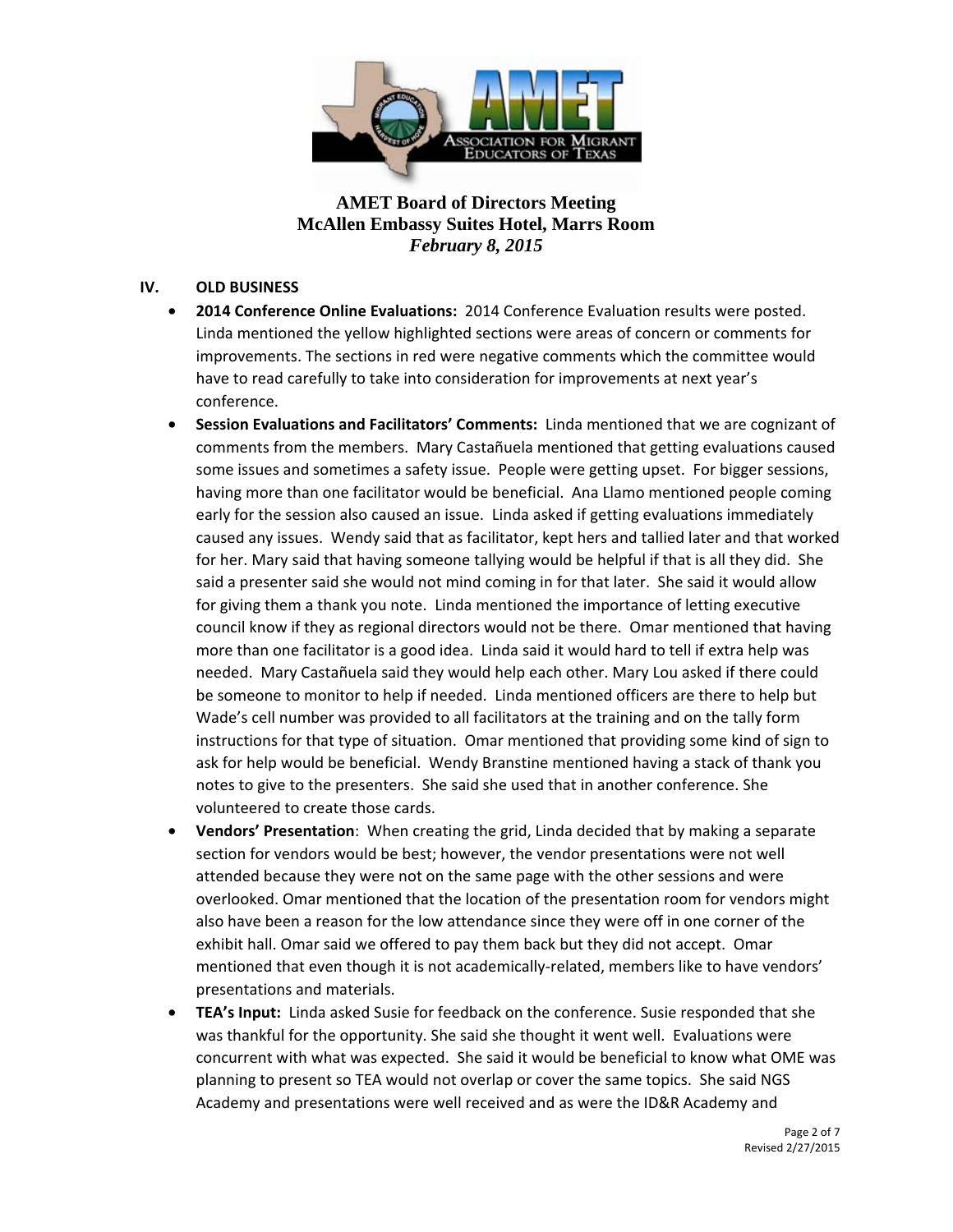

sessions. She said she understands that ID&R is an important piece; but with GEPRAs (Standards set by OME), it is important to look at the instructional piece. She said that is important to look beyond ID&R and NGS. She asked to get feedback from districts to see what they would like to see. Linda brought up that we want to consider that the conference serves as quality professional development. She said they want TEA to continue to support AMET Conference by their presence at the conference. As far as TEA, Susie said that to the point where they can be available, they will. She thanked AMET for their consideration in not booking conference when it conflicts with State Board of Education meetings. TEA wants to provide this service and be available to present. They do not know the State board's dates yet.

- **AMET Regional Meetings and Feedback**: Linda provided a list of comments recorded on the regional meeting feedback sheets. Discussion ensued with the directors elaborating on some of the topics listed. Linda reminded all regional directors that when soliciting call for proposals, remind presenters to keep in mind that the audience would include new and veteran MEP staff. Some comments included problems with visuals or audio. Directors as facilitators were instructed to encourage the presenters to use microphones to assist with audio. Mary mentioned that some of the microphones did not work properly so Wade will have to work more closely with contracted technician in the future. Linda reminded regional directors to use the specific talking points at the regional meetings that are on the feedback form. Idalia made suggestions for specific talking points. She asked for clarification and/or elaboration on the comments from those present that provided feedback. Wendy mentioned that in ESC 16, weekly updates are sent out to member district contacts and that it would be nice to have something similar from AMET; and to keep in mind that members want to know what they get for their membership. These would need to be presented on the website. Wendy talked about how she highlights things going on in her region. She talked about how they share success stories from students. Linda asked if release of information is an issue since stories about students are released in newsletters. Wendy said they have process in place to have permission form upfront. Linda asked all that if the newsletters and reminders from Valerie are not received, to let Valerie or her know. Disseminating the information is another very important responsibility of regional directors. Mary Lou asked why Roger Rosenthal was not present this year. Linda mentioned Roger had a previous engagement and had conflict with the dates.
- **Fundraising and Door Prizes:** Fundraising committee made \$1665.90 at this year's conference. Linda wants to create a committee with Jennifer as the Chair. If anyone is interested in getting involved with the committee, please contact Jennifer Rutherford. Jennifer asked us to buy tickets. We are asking all regional directors to donate at least 1 item for auction and 1 door prize. If you have an auction item and you can sell chances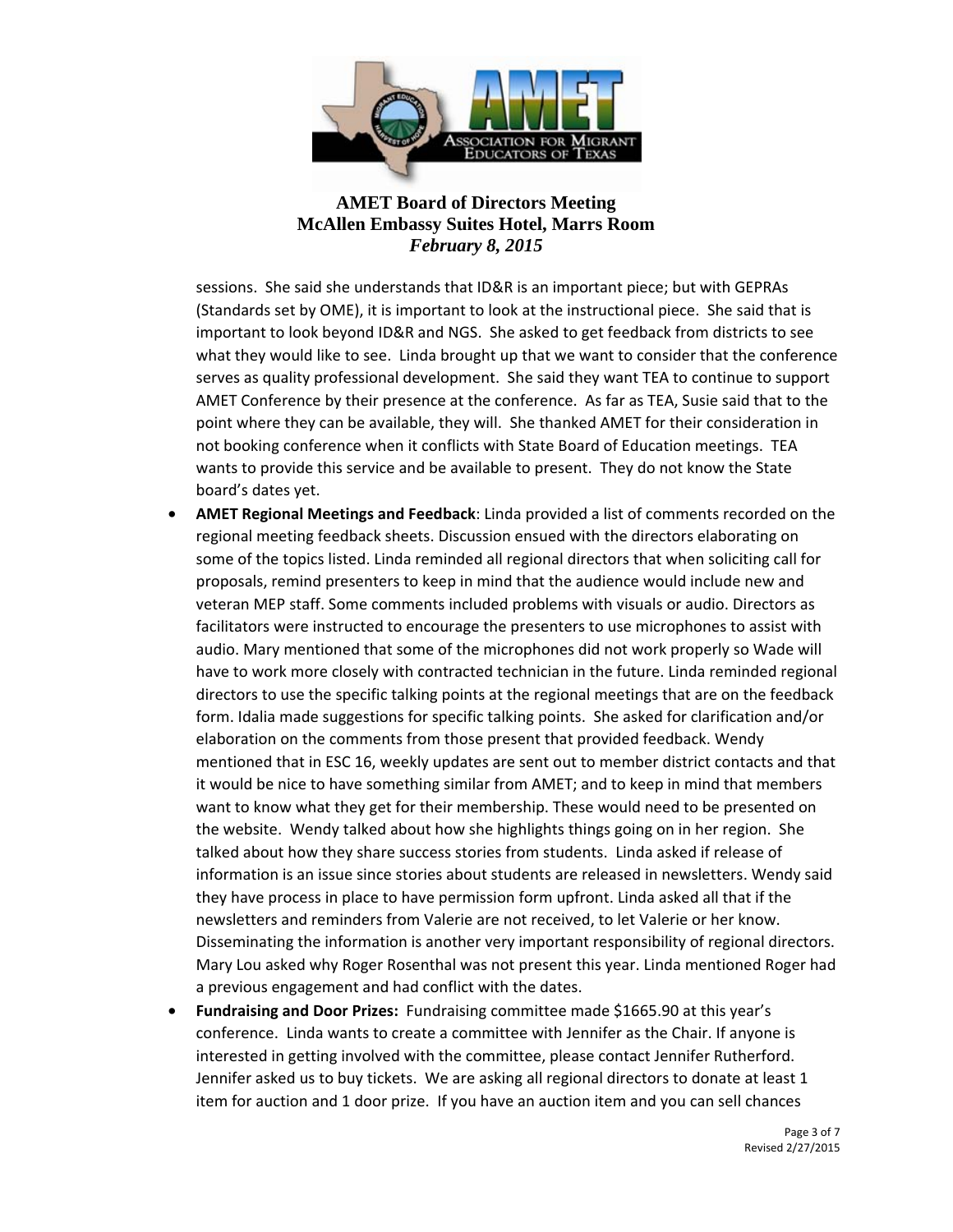

before conference, please do so. She stressed it is all about the money for scholarships. Mary said Jennifer does a great job with the fundraising.

#### **V. NEW BUSINESS**

- **2015 General Budget Review:** Wade explained the budget for 2015. Money received and spent from 2013; profit from 2014 conference in South Padre. The profits drop tremendously when conference is in bigger cities. If we get have of what we did in South Padre when we go to San Antonio, it will be a good conference. San Antonio is based on audio and food cost and any activities we have from the hotel with 22%. McAllen's costs are close to those of South Padre. 2015 conference will be at Wyndham hotel in San Antonio. There will be state rates for the rooms. He mentioned that hotels have gone up quite a bit in some of the larger cities. He is going to make some changes to the budget that were recommended by the Executive Council and then send the revised budget to all for review later.
- **Vice President Appointment:** Linda explained that when Idalia was elected President-Elect, the Vice President's position was vacated. The VP position will be up for election in November 2015 so the new VP will fill the position until that election. Mary Castañuela, Regional Director from ESC 15 meets the requirement to be appointed according to page 5 of By-Laws. She also reminded all if they want to put their name in the hat for this position for November 2015 election, please ensure all requirements are met as stipulated in By-Laws. Maria Garcia-Guzman, Chair of Nomination & Elections Committee will ensure criteria are met. There is a deadline for that nomination prior to the General Assembly because the committee needs time to check all criteria are met.
- **Recruitment and Retention of Membership/Conference Attendance:** Recommendations on recruitment and retention were also included on feedback sheet. Regional directors are responsible for public relations and need to recruit membership. Sending reminders and recruitment emails for awareness as to what AMET is all about is one way to fulfill that responsibility. More information is included in the AMET By-laws. We had 485 registrants in South Padre according to Wade. We were aiming for 450. Mary Lou asked if San Antonio draws more people. Sandy mentioned that numbers were down even in South Padre but this year even parent numbers were down. Omar reminded us that AMET is competing with other conferences and LEAs have to make decision about which conferences they will send their staff and parents to which hurts our attendance. Linda brought up that people were asking for membership cards but that there was a move away from that card which we had in the past. Omar said in order to have a membership card, it would have to serve a purpose such as provide a discount. Wade mentioned there was an AMET brochure that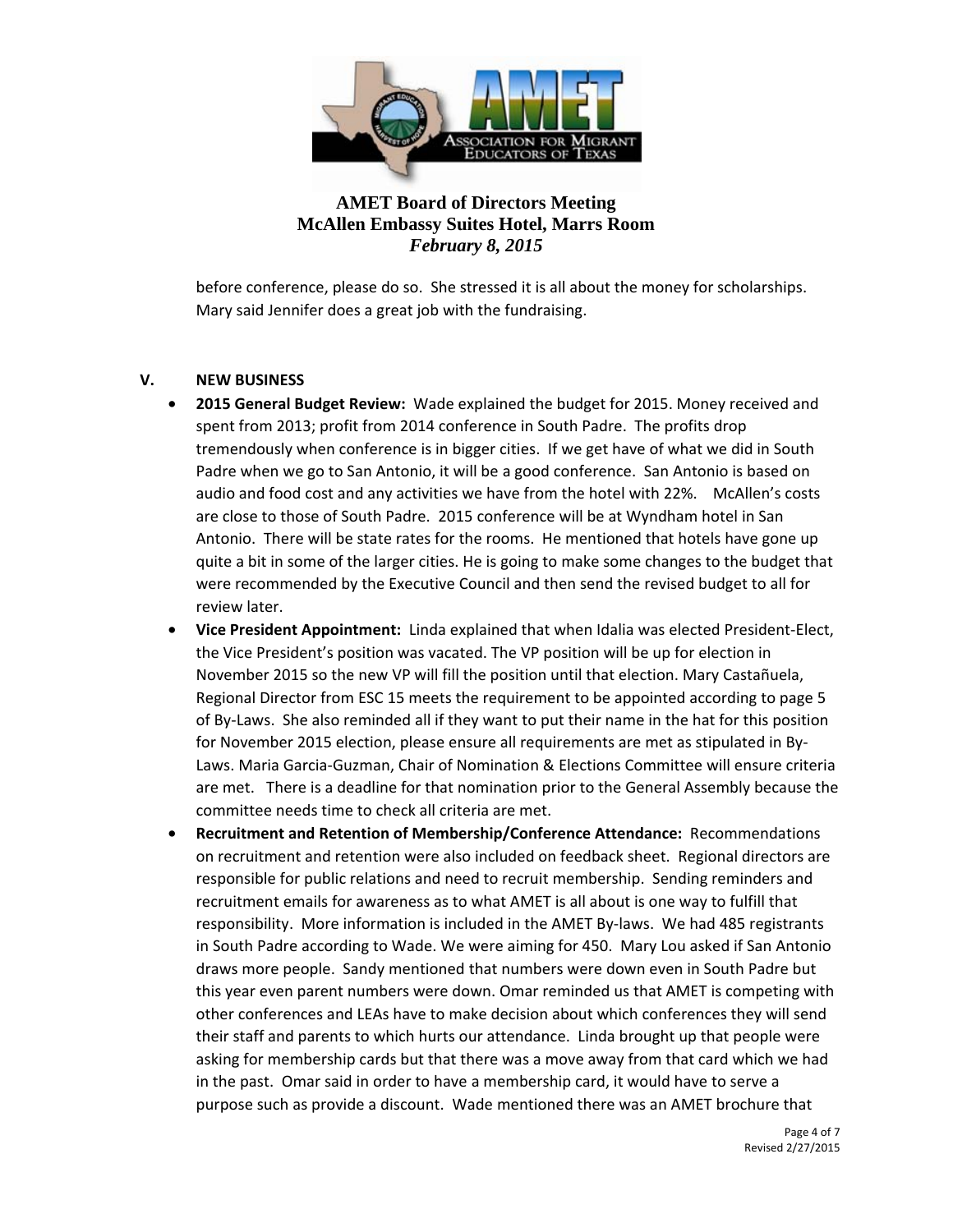

was there at the beginning of organization. He said we can still print brochures to use to recruit but we need to have special software. The website has taken the place of the cards and brochures. Sigi asked if old brochure was on the website; Sandy said she would check. He said Valerie may have the old one to update. Viviana Alonzo mentioned that in her region, parents do not have access to the Internet. She said if something could be printed, it would be helpful. Mary said the brochure could be an attachment for the first newsletter for LEAs to print to get information to the parents. Linda said it would have to be translated. Wendy suggested that it can then become a link every month. Wendy asked about the option for a lifetime membership. Sandy said that there is a form where any one can join and all they are getting is newsletter. Wendy also asked about a student membership. She suggested student dues. Linda said they would want to know what they are getting back for that membership. Wendy said students volunteer in their area to give back. She said they would do it they knew they were donating their time. Mary Lou mentioned that in Amarillo, every student applied for a scholarship. They had a strong push for No Excuse University. Wendy suggested changing website to make it user friendly. She mentioned that she gets phone calls because it is difficult to find items such as the scholarship application. Linda responded by asking Wendy to get with Valerie about making those changes. Much discussion was held about the need for friendly website access to scholarship information. Jennifer mentioned sending Valerie sources to include on the website. Linda said Valerie needs feedback. Mary Castañuela recommended asking Valerie to come present on what she offers. Omar reiterated the possibility of membership for students. He said it could be something worth looking into. Wendy brought up that the scholarship information is not always out there. Ana Llamo mentioned that perhaps a reduced fee for attending would be an incentive for students. The conversation went towards college students as those members. Linda suggested that perhaps Jaime Miranda from UTPA can come to talk to parents when we are back in South Padre. Diana Sanchez mentioned a student directory that had information might be considered. Linda said she would look into it.

• **Conference Manual Committee:** Linda mentioned Idalia has been considering creating a conference manual since she was in Region 2. She mentioned this would be a new process and committee. Idalia talked about the plan for the structure of the manual to include everything from AMET goals and missions to local to state committees. She opened the opportunity for anyone interested. Linda talked about the local committee and other members. This last year we included a member of state PAC to be included in the committee. She talked about the meetings that take place in May, July and September. She said if we had a manual, it would be helpful. Mary mentioned that a timeline would also be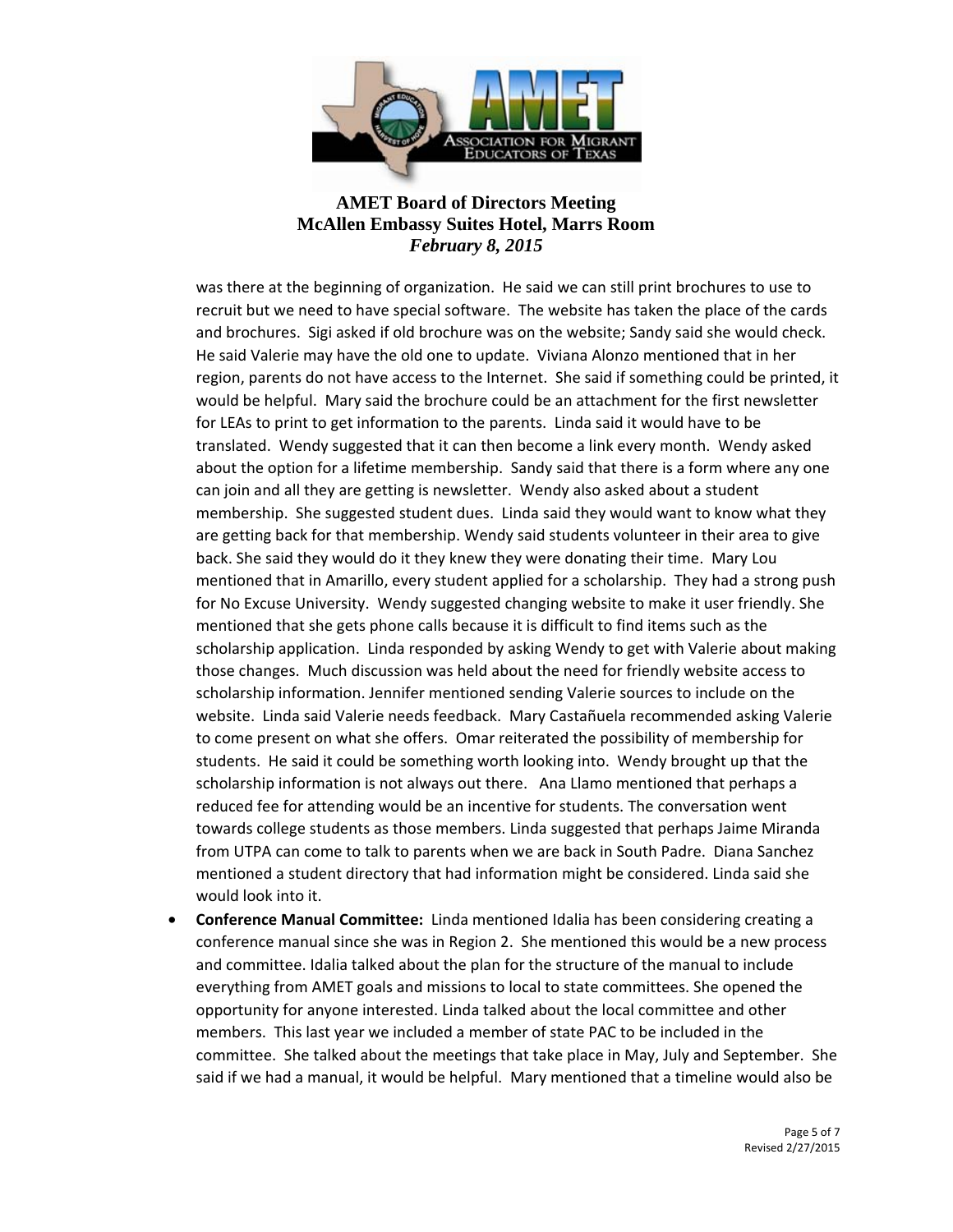

helpful. Linda mentioned that these meetings need to be the time to contribute and give input.

### VI. **COMMITTEE UPDATES/CHAIR ASSIGNMENTS**

- **BY-LAWS (Chair, Tomas Yañez):** Linda mentioned that By-Laws have been revised a couple of times. She talked about one role of president is to suggest committees like the manual, fundraiser and by-law committees. Linda asked Tomas, Chair of By-Laws Committee to give an overview. Tomas gave a history of the committee and mentioned that Linda asked for a new committee. He asked for volunteers. He said before all the members were in Region 1 because of logistics but now we can consider meeting as a committee via distance learning. Wendy asked how many members are needed. Linda said there is no number.
- **NOMINATIONS/ELECTIONS and AWARDS (Chair, Maria Garcia-Guzman):** Committee roles were discussed. Maria from TMIP can serve on this committee since she is an outside entity and unbiased. Idalia added that this role is not ongoing but only during the time of the elections and awards for the conference. Tomas said he would be glad to work with this committee. Sigi suggested that regional directors that do not have nominees could be asked to participate on this committee.
- **CONFERENCE PLANNING COMMITTEE (Chair, Idalia Ibañez):** Susie asked if she could address the Distance Learning Contract. She stated that the distance learning award was not yet finalized. She is asking that we ask all LEAs to wait on requesting services since they have to pay. The UT had to make internal decisions to reassign staff. She said when TEA grants the award, there would be other individuals as options to consider for this committee. TMIP and UT are not considered Special Projects, but competitive grants; which are one year contracts. Susie mentioned there will be an entity to serve in the position of the Distance Learning Program.
- **SCHOLARSHIPS (Chair, Wendy Branstine):** Wendy gave update. She said deadline for scholarship applications is coming up. Valerie sent email on that and is asking for readers. She is now providing folders for readers online. It application comes from your region, you can't read the application. This process is structured to get unbiased scoring and as uniformed as possible. She asked that we take the time to make sure the documents are in order before sending them in to Valerie. We, as regional directors, are the last ones to look for those things. Jo Ann Gonzales encouraged other to be a part of this committee since it is a rewarding experience. Wendy is considering ways to ensure understanding of what to do. She talked about a sheet with instructions and maybe even including a video. Veronica said that could be a part of the manual as well.
- **CONFERENCE MANUAL (Chair, Idalia Ibañez):** Discussed earlier.